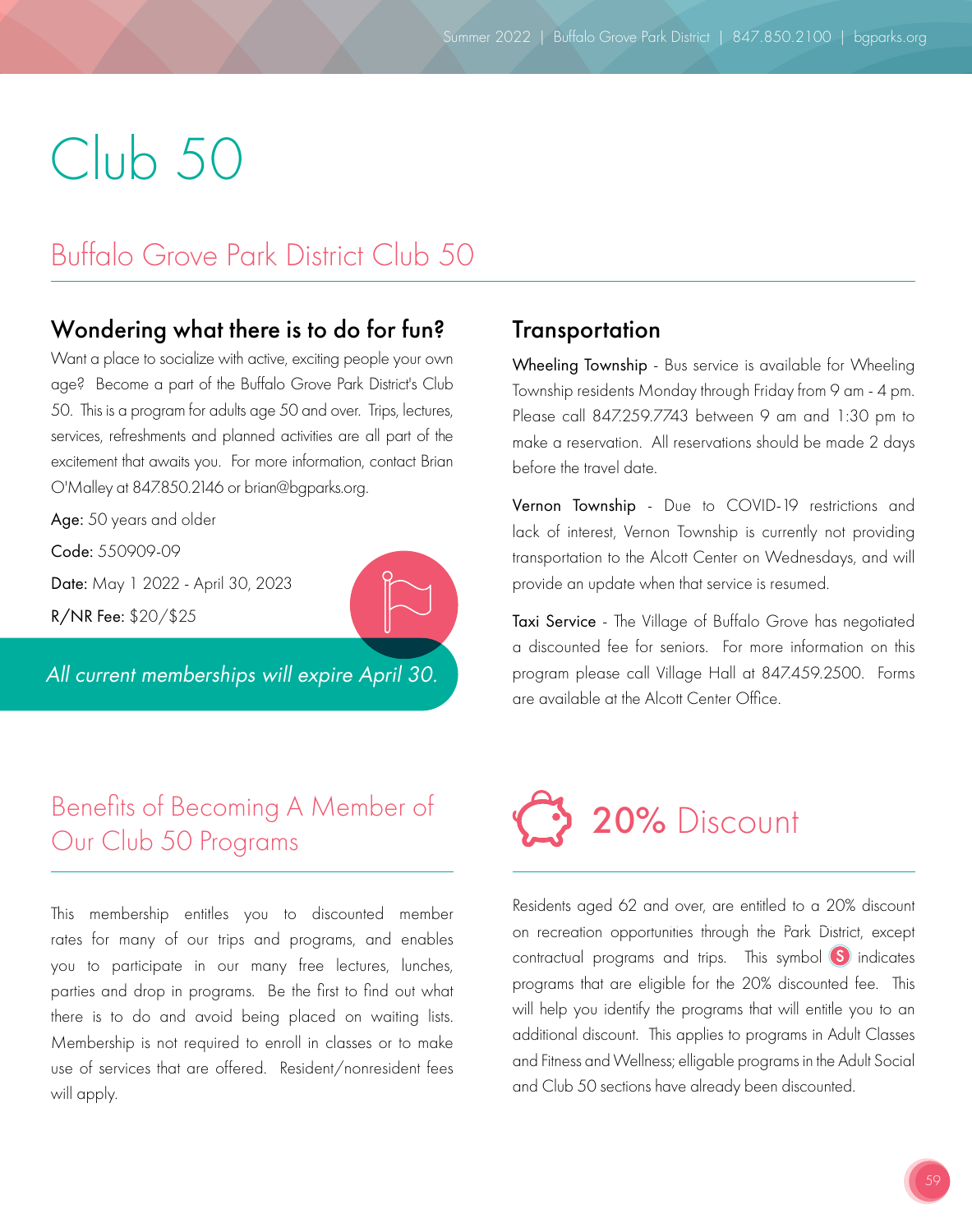# Weekly Activities - For Members Only New players are welcome, please stop by and join the fun.

Open Play Tuesday at 11:45 am

#### Bridge

(For experienced players) Monday and Wednesday at 12 pm

#### Canasta

Monday at 11 am Friday at 11:30 am

#### Texas Hold 'em

(For experienced players) Monday and Friday at 10 am

#### Poker

Tuesday and Friday at 12 pm Bunco Tuesday at 12 pm

Bingo Wednesday at 12 pm

Pinochle Wednesday at 11 am

Knitting - Crafty Ladies Friday at 9 am

#### Mah Jongg

Thursday at 11:30 am For fast paced experienced players. See the adult general section for information on beginning classes.

#### Club Room

An unstructured space to meet friends and hang out. The room features board games, puzzles, a ping pong table, putting mat, and some drop-in activities.

## Good & Welfare

#### Free to all members

Have a card sent from our Senior Advisory Council Board. Cards can be sent for any occasion, get well, congratulations, sympathy, etc. If there is a member you would like to send a card to, please advise any board member.

## Birthday Celebrations

Wednesday, June 1, July 6 and August 3 1:30 pm

#### Free to all members

Enjoy monthly complimentary birthday cookies at 1:30 pm at the Alcott Center, provided by Brookdale of Northbrook and Vernon Hills.

## Advisory Group Meetings

#### Wednesday, June 1, July 6 and August 3

Meetings are held the first Wednesday of each month at 10:30 am. Dates are subject to change, please call 847.850.2125 to verify.

## Advisory Group Members

Rhonda Moore - President Jan Latter - Secretary Ilene Bernberg Stella Faruzzi Rose Payne